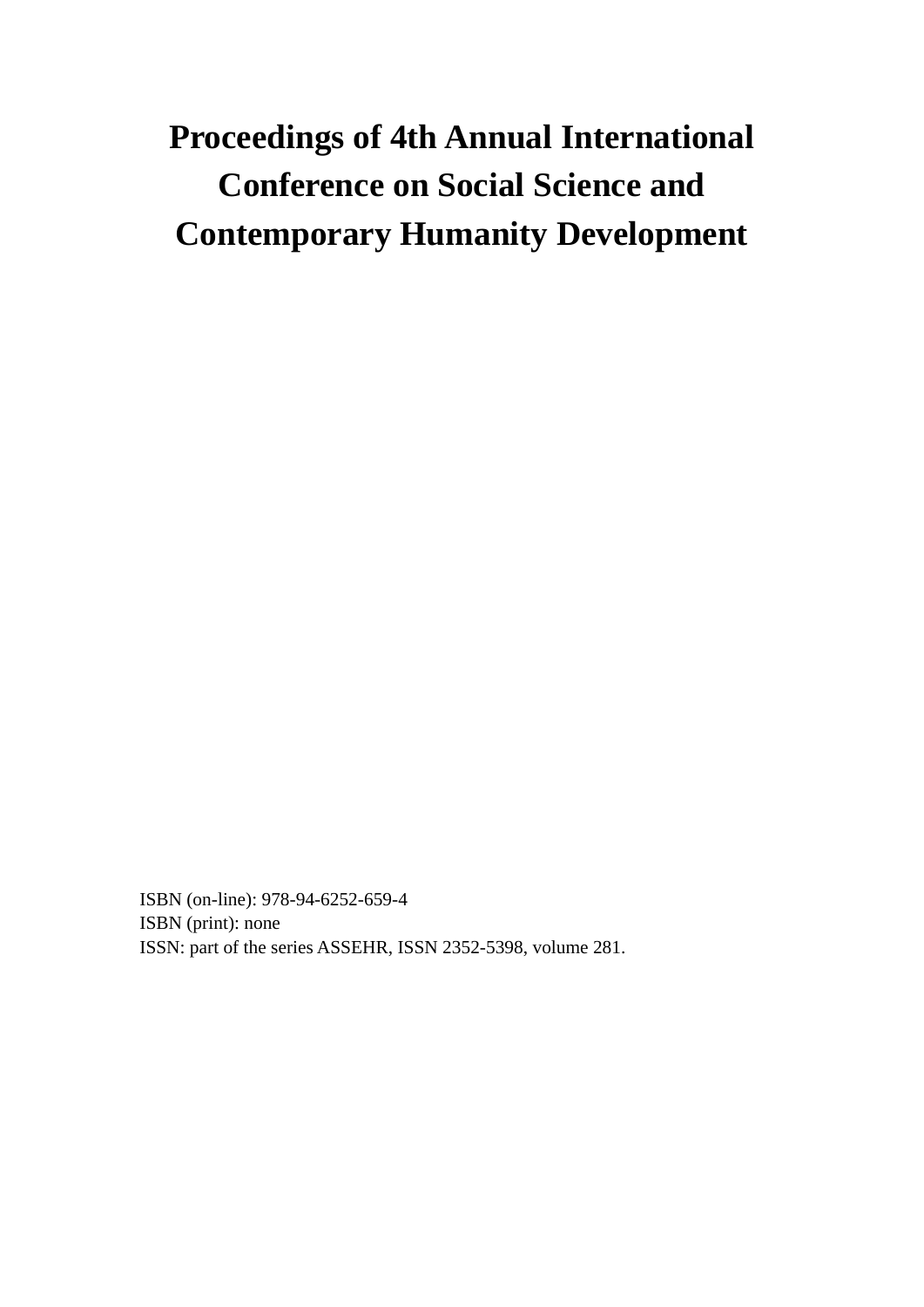## **Advances in Social Science, Education and Humanities Research**

Selected, peer reviewed papers from the 4th Annual International

Conference on Social Science and Contemporary Humanity Development

### (SSCHD2018)

December 14-16, 2018, Wuhan, China

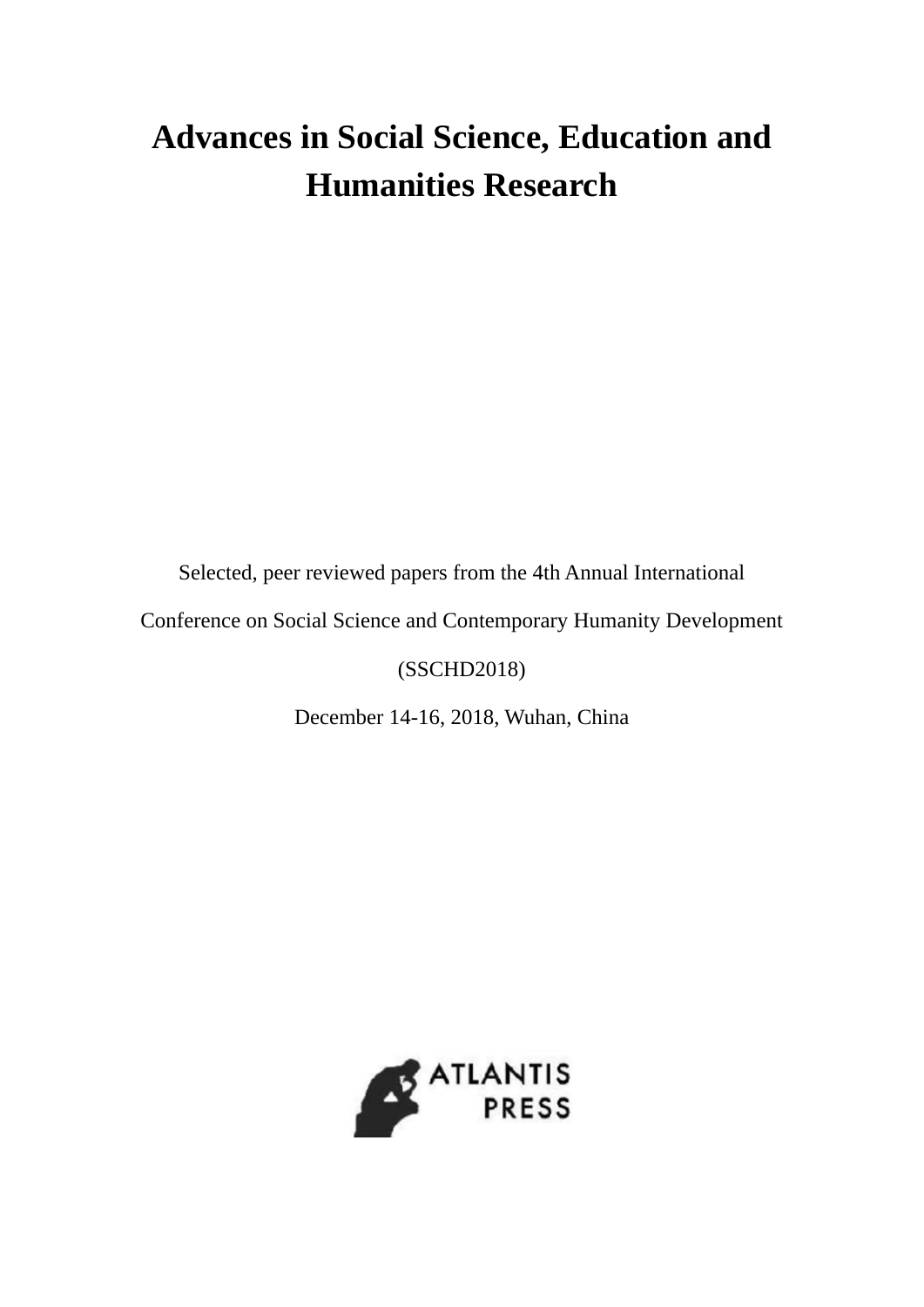### **Preface**

Held in Wuhan, China from December 14-16, 2018, SSCHD2018 [4th Annual International Conference on Social Science and Contemporary Humanity Development] hopes to provide an excellent international platform for all the invited speakers, authors, and participants. The conference enjoys a wide spread participation, and we sincerely wish that it would not only serve as an academic forum, but also a good opportunity to establish business cooperation. Any paper and topic around Social Science and Contemporary Humanity Development would be warmly welcomed.

SSCHD2018 proceeding tends to collect the most up-to-date, comprehensive, and worldwide state-of-art knowledge on management science and management innovation. All the accepted papers have been submitted to strict peer-review by 2-4 expert referees, and selected based on originality, significance and clarity for the purpose of the conference. The conference program is extremely rich, profound and featuring high-impact presentations of selected papers and additional late-breaking contributions. We sincerely hope that the conference would not only show the participants a broad overview of the latest research results on related fields, but also provide them with a significant platform for academic connection and exchange.

The Technical Program Committee members have been working very hard to meet the deadline of review. The final conference program is divided into 3 sessions. The proceedings would be published in a volume by Atlantis Press.

We would like to express our sincere gratitude to all the TPC members and organizers for their hard work, precious time and endeavor preparing for the conference. Our deepest thanks also go to the volunteers and staffs for their long-hours' work and generosity they've given to the conference. The last but not least, we would like to thank each and every of the authors, speakers and participants for their great contributions to the success of SSCHD2018.

SSCHD2018 Organizing Committee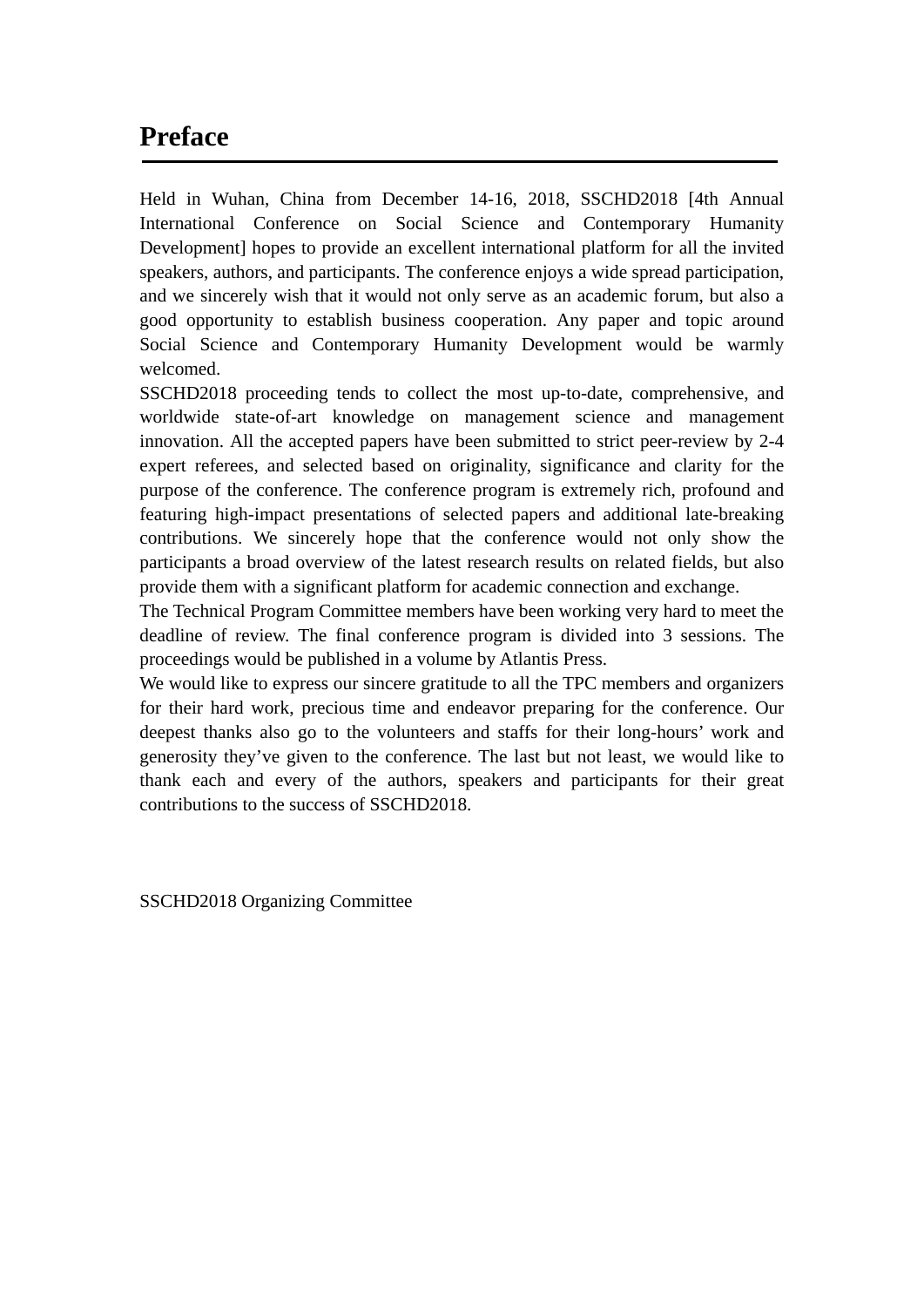## **Committee**

#### **Editor**

Prof. Zhen-Hao Zeng, The City University of New York, USA

#### **Technical Program Committee**

Dr. Satish Bhagwatrao Aher, ICAR-Indian Institute of Soil Science, India Dr. Mahsa Noori-daryan, University of Tehran, Iran Dr. Salman Nazari-Shirkouhi, University of Tehran, Iran Dr. Ricardo de Jesus Gomes, Polytechnic of Leiria, Portugal Dr. Tse Guan Tan, Universiti Malaysia Kelantan, Malaysia Dr. Biju Theruvil Sayed, Dhofar University, Sultanate of Oman Prof. Ramayah Thurasamy, Universiti Sains Malaysia, Malaysia Prof. Howard Zeng, Brooklyn College of The City University of New York, USA Prof. Laurenţiu-Dan Milici, Stefan cel Mare University, Romanian Dr. Yeo Sook Fern, Multimedia University, Malaysia Dr. Bonifacio Llamazares, Universidad de Valladolid, Spain Dr. Ali Dincer, Erzincan Binali Yıldırım University, Turkey Dr. Osama Ahmed Khan, Computer Technology And Application (CTA), USA Prof. Daoshan Ma, Tianjin Polytechnic University, China Prof. Shuo Zhao, Northwestern Polytechnical University, China Dr. Tan Cheng Ling, Graduate School of Business, Universiti Sains Malaysia, Malaysia Prof. Zhiwen Zhu, Huaiyin Institute of Technology, China Prof. Pingping Liu, Beijing Wuzi University, China Dr. Jalel Euchi, Sfax University, Tunisia Dr. Suneetha Kandi, Andhra University, India Prof. Syh-Jong, Jang, Asia University Prof. Pongsak Rattanachaikunsopon, Ubon Ratchathani University, Thailand Dr. Pragya Singh, Indian Institute of Information Technology, India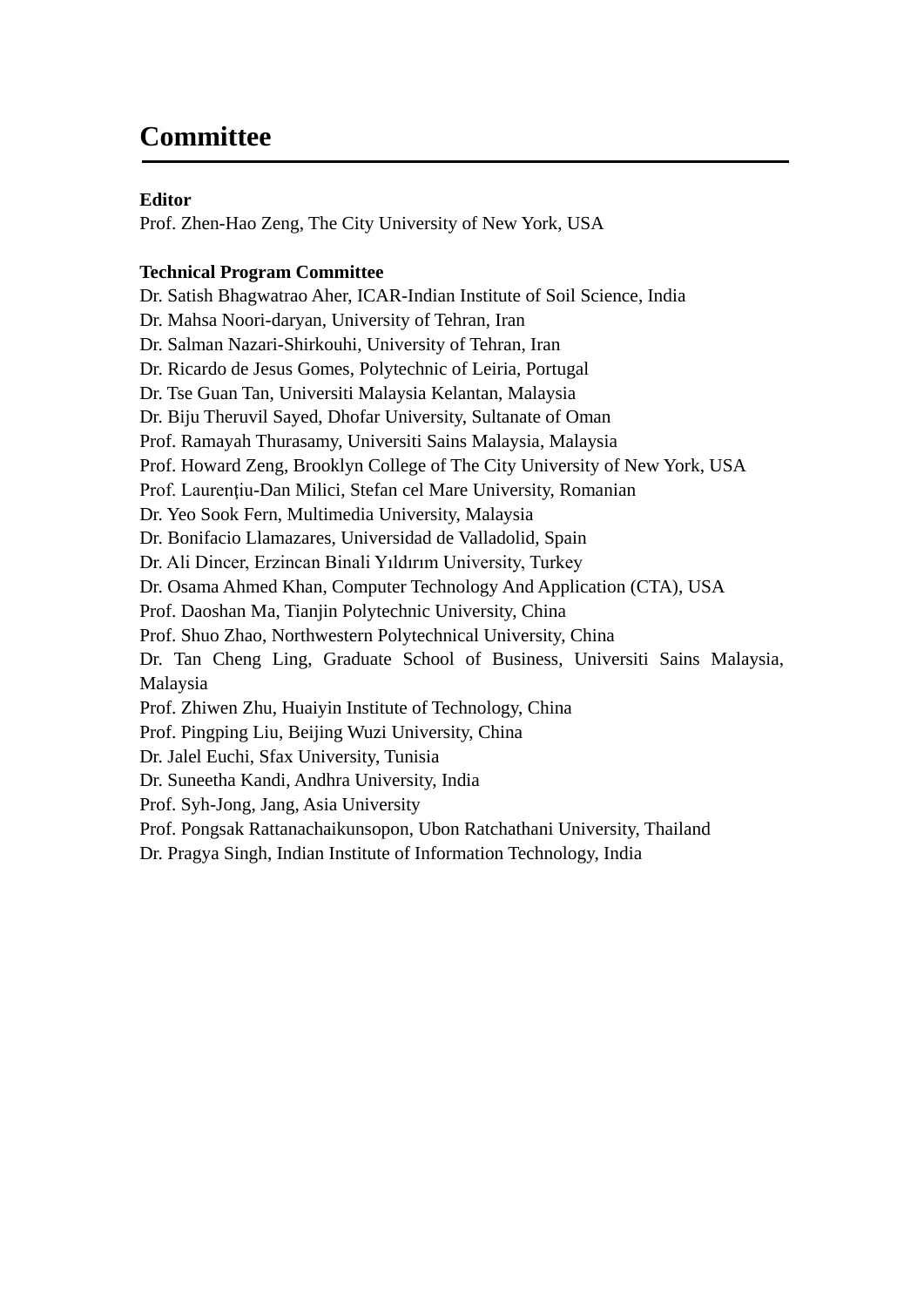## **Table of Content for SSCHD2018**

| <b>Chapter 1: Social Science and Humanities</b>                                                                                                                                                                                                                                                                                                            |
|------------------------------------------------------------------------------------------------------------------------------------------------------------------------------------------------------------------------------------------------------------------------------------------------------------------------------------------------------------|
| Analysis of the Stereotype Formation Mechanism of Square Dance Damas in the We                                                                                                                                                                                                                                                                             |
| Xun ZHAN, Yuan-Yi MA, Li-Ping LIU                                                                                                                                                                                                                                                                                                                          |
| The Mediating Role of Self-differentiation in the Relationship between College<br>Students' Cell Phone Dependence and Family Function <b>Constrainer Students'</b> Cell Phone Dependence and Family Function <b>Constrainer</b><br>Lu-Ying NIU                                                                                                             |
| The Influence Analysis on the Elements of Innovation and Entrepreneurship Culture<br>Environment in the Universities—Based on the Quantile Regression Results about                                                                                                                                                                                        |
| Sheng-Juan HAN, Jing-Ping ZHU                                                                                                                                                                                                                                                                                                                              |
| How to be a Party Branch Secretary Based on The Background of the New Era  20<br>Yun HAN, Jin DU, Yu SHI, Hong-Ying SUN, Hua LIU                                                                                                                                                                                                                           |
| To Explore the Changes in Dress System Affected by Imperial Politics Thinking<br>Hong XIE, Lan-Lan YAN                                                                                                                                                                                                                                                     |
| Yue FEI                                                                                                                                                                                                                                                                                                                                                    |
| Effectiveness Analysis of Earthquake Emergency Plan Implementation in College and<br>University $\cdots$ $\cdots$ $\cdots$ $\cdots$ $\cdots$ $\cdots$ $\cdots$ $\cdots$ $\cdots$ $\cdots$ $\cdots$ $\cdots$ $\cdots$ $\cdots$ $\cdots$ $\cdots$ $\cdots$ $\cdots$ $\cdots$ $\cdots$ $\cdots$ $\cdots$ $\cdots$ $\cdots$ $\cdots$ $\cdots$<br>Yue-Qiao YANG |
| Xiao-Meng WEI, Run-De LU                                                                                                                                                                                                                                                                                                                                   |
| Collaborative Governance Mechanism for the Safeguarding of Intangible Cultural<br>Cheng YANG                                                                                                                                                                                                                                                               |
| Reasonable Regulation on Identifiability of Online Video Implantable Advertising  49<br>Li-Han LIU                                                                                                                                                                                                                                                         |

A Visual Analysis of the "11.13" Terrorist Attacks in Paris Based on UCINET··································· 54 Qi-Wu WU

A File Storage System of Drug Addicts Control based on Block Chain······························ 60 Jian-Ying XIONG

Service Reliability Diagnosis of Tourism Supply Chain················································ 66 Zhen FENG, Tian-li SHEN, Jing QIAN

Research on Innovative Design of "Intangible Cultural Heritage" Bamboo Products ·············· 72 Ying-Ying XIAO, Juan CHEN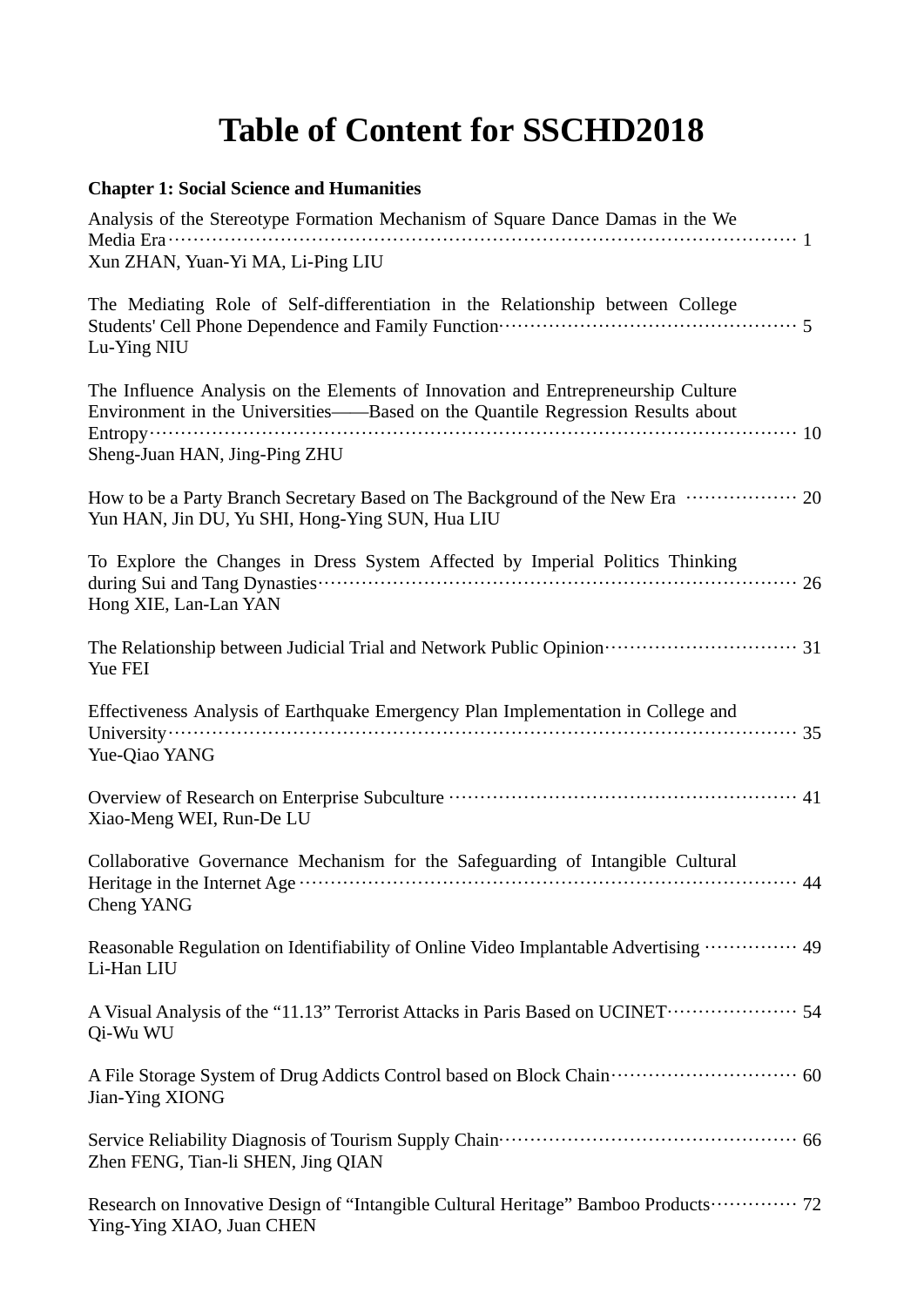| Yu QIAN, Yue-Yue PANG                                                                                                                                                                                                              |
|------------------------------------------------------------------------------------------------------------------------------------------------------------------------------------------------------------------------------------|
| Exploring the Countermeasures for the Governance of Urban Mobile Traders in China  82<br>Xiao HAN, Yi-Wen LIANG, Xiu-Min JIANG                                                                                                     |
| Yu-Shi GONG, Shu-Ning WANG, Xiu-Min JIANG                                                                                                                                                                                          |
| Research on Sino-Indian Co-production Strategy Based on Cultural Diversity  100<br>Rui YANG, Hong-Yan GAO                                                                                                                          |
| Study on the Influential Factors of the Social Platforms Users Loyalty: The Flow<br>Theory Perspective——Take Mobile Short Video Software as an Example ……………………… 107<br>Yu-Ting XU, Ying-Si ZHAO                                   |
| Research on the Policy Support Mechanism for Constructing Russia Border Free<br>Hong-Xia RONG                                                                                                                                      |
| Research on the Construction Path of Shaanxi Characteristic Town under the<br>Feng-Xiang JIANG                                                                                                                                     |
| How to Satisfy Post-90s Consumers? An Empirical Study on Influencing Factors of<br>Zi-Hui SONG, Wen-Bing WU, Hui DENG                                                                                                              |
| An Analysis on Tourist Behavior in Ecotourism Area: A Case of Shenyang Bird Island,<br>Xiao-Ping GU, Peng-Fei WANG                                                                                                                 |
| Improvement and Innovation of the Government Spokesperson System Based on Use<br>and Satisfaction Theory——Taking the "Changchun Changsheng Vaccine Event" as an<br>Example $\cdots$ and $141$<br>Xiao HU, Xue-Yan CAO, Pei-Han LIU |
| Yu-Fei ZHAO                                                                                                                                                                                                                        |
| Analysis on the Influencing Factors of Construction Employee Well-being: Based on<br>Li-Zhang ZHANG, Bing XU, Qiang-Guo ZHENG                                                                                                      |
| Analysis on Multi-elements Constitution of Social Governance System in Western<br>Ethnic Regions ----The Investigation and Analysis Based on Buyi and Miao Country<br>Bo-Wen ZHANG, Jin-Ru MAO                                     |
| Study on QFD Method in the Selection of Engineering Material Suppliers  166<br>Zhen FENG, Yue JIN, Cheng WANG                                                                                                                      |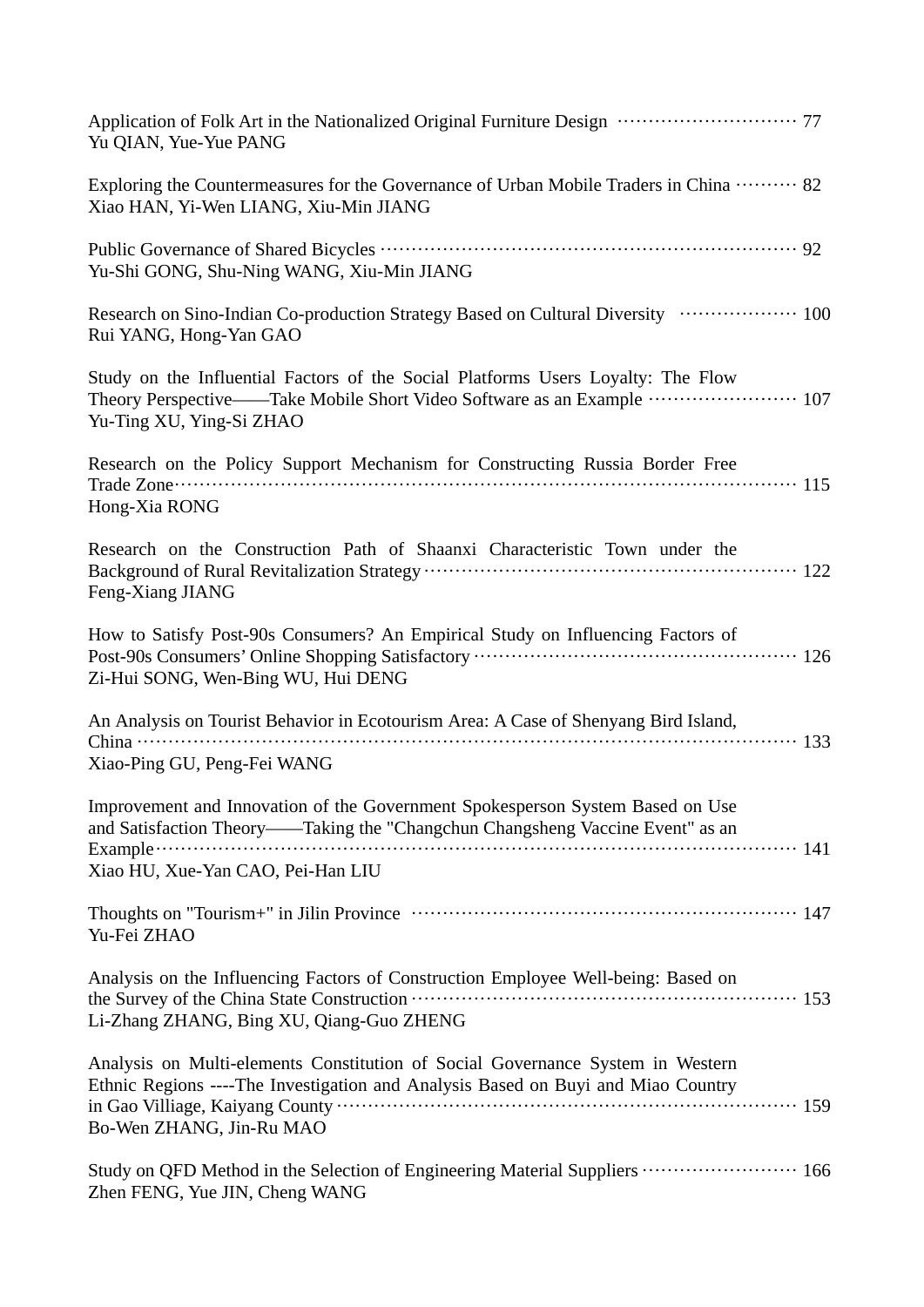| Reflections on the Work of Students' Grassroots Party Building in the New Era                                                                                        |
|----------------------------------------------------------------------------------------------------------------------------------------------------------------------|
| Yun HAN, Jin DU, Yu SHI, Xiao-Pan FAN, Yi-Ming LI, Hua LIU                                                                                                           |
| <b>Chapter 2: Education, Literature and Science</b>                                                                                                                  |
| Reform of Laboratory Construction and Experimental Teaching Model in Private<br>Ya-Song LIU, Jie GAO, Jing-Guang WEI                                                 |
| New Research on the Problems of College English Writing and Its Strategies  184<br>Ting-Xiang ZHOU                                                                   |
| Analysis of the Mode of Higher Vocational Education for the Disabled-Take the Mode<br>Rui YANG, Hong XIA, Yu ZENG                                                    |
| Survey on College Students' Reading in the Era of Internet Plus and Improvement<br>Measures—One Beijing College as an Example ………………………………………………………… 193<br>Xia CHEN |
| Research Overview on the Second Foreign Language Courses under the Perspective of<br>Yan LIU                                                                         |
| A Practical Study of Corporate Finance Teaching Based on Blended Learning  202<br>Ai-Li DU, Lei WANG                                                                 |
| Study for Innovative Contents of Accounting Professional Education in Circular<br>En-Zhu LI, Gang LI, Guan-Nan LI                                                    |
| Construction of Three-dimensional Interactive Art Education System in Ordinary<br>Meng-Qing SUN                                                                      |
| Cognitive Linguistic Approach to Teaching English Phrasal Verbs: Experimental<br>Ying LI                                                                             |
| A Study on Pigai System-based RTMI Teaching Model of English Writing  225<br>Wen-Xia PAN                                                                             |
| Ya-Ping TIAN, Pei-Lin LIU, Yi-Ning XIE, Yi-Meng ZHOU, Hao CHANG, Jing<br><b>CHEN</b>                                                                                 |
| Fashioning Chinese History and Culture -- A Comparison Analysis of Eileen Chang's<br>Lan-Lan YAN, Jing SONG                                                          |
| A Study of the Role of LunYu in College Students' Professional Ethics  243<br>Huan-Huan WANG                                                                         |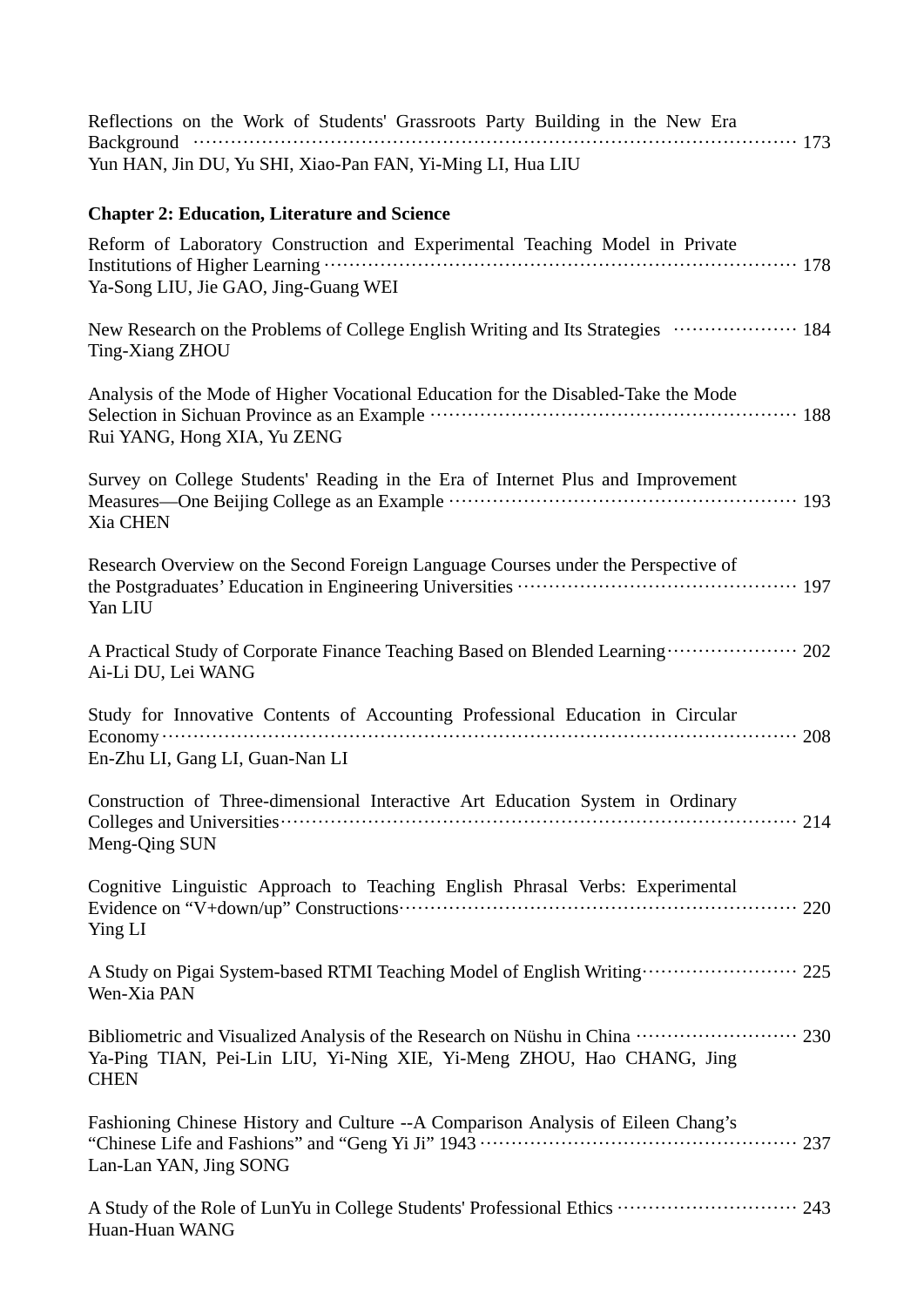| Research on Construction of Learning Ecosystem of Network University  249<br>Guang-Ling GAO, Xiang-Hua PAN, Jie ZHAN, Gui-Hua LIN, Zhi-Ming ZHANG,<br>Shi-Chen JIN                                                                           |
|----------------------------------------------------------------------------------------------------------------------------------------------------------------------------------------------------------------------------------------------|
| Jun-Feng ZHANG                                                                                                                                                                                                                               |
| The Application of Action Research in the Teaching of Extensive Reading  260<br>Li-Yao MIAO, Ying ZHAN                                                                                                                                       |
| Ying-Yue CUI                                                                                                                                                                                                                                 |
| Procrastination: A Psychological Study on the Love Song of J. Alfred Prufrock  269<br>Dan-Qiu QIAO, Li-Yao MIAO                                                                                                                              |
| Research on the Training Mode of Compound Talents in Military Colleges and<br>Ling-Zhi JIANG                                                                                                                                                 |
| Integration of Music Education and Business Professional Education-Based on a<br>Hui-Min LIU, Bin YU                                                                                                                                         |
| The Exploration and Practice of the Cooperative Construction Mode of the Party and<br>Yan-Ling DONG, Shi TIAN                                                                                                                                |
| English for Specific Academic Purposes in the Chinese –British Collaborative Context ……… 287<br>Dan LIU                                                                                                                                      |
| Analysis of College Teaching Reform and Innovation Strategy under the Background<br>Xin LIU, Ya-Jing LIU                                                                                                                                     |
| The Modern Urban Ethics Constructed in the Left-wing Urban Novels  298<br>Yuan-Yuan ZHANG                                                                                                                                                    |
| On the Integration Path of Innovation and Entrepreneurship Education and<br>Feng-Xiang JIANG, Da-Peng REN                                                                                                                                    |
| A Method of Faculty Evaluation that Promotes Individual Development and Reflects<br>Liang-Fa XU, Wei ZHANG, Bing-Kun JIANG                                                                                                                   |
| Exploration on the Cultivation Model of Professional Master's Degree Postgraduate<br>under the Collaborative Cultivation System between Universities and Enterprises  311<br>Xiao-Pan FAN, Yi-Ming LIU, Yun HAN, Yu SHI, Hua LIU, Li-Zhen MA |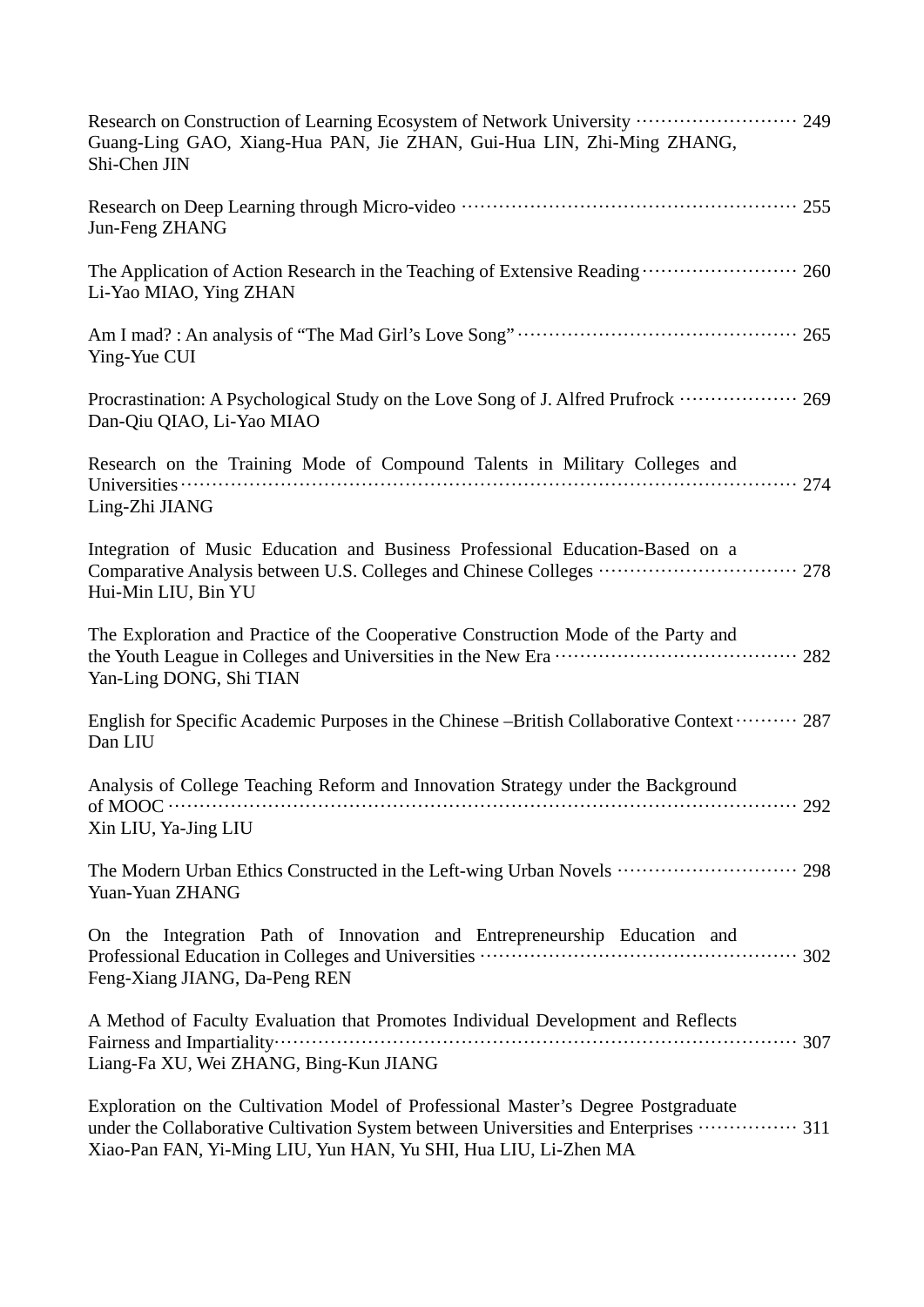| Research on Embedded Information Service Model of University Library under the<br>Xue-Yan CAO, Pei-Han LIU, Xiao HU, Teng-Bin DENG                                                                                                                                                                                       |
|--------------------------------------------------------------------------------------------------------------------------------------------------------------------------------------------------------------------------------------------------------------------------------------------------------------------------|
| The Undergraduates Quality and Analysis of Harbin Finance University ····························· 323<br>Xue-Jie BAI                                                                                                                                                                                                    |
| Yun-Liang ZHANG, Fang YUAN                                                                                                                                                                                                                                                                                               |
| Teaching Information Technology with Case Method in Colleges of China ··························· 335<br>Shao-Jie DU, Xin LI, Di-Xin SONG                                                                                                                                                                                |
| Education Inheritance of Silk Intangible Cultural Heritage in Higher Vocational<br>Jian-Tao NIU, Qi HU                                                                                                                                                                                                                   |
| A New Exploration of the Comprehensive Reform of Ideological and Political Theory<br>Courses in Local Ordinary Undergraduate Universities and Colleges (and contact and S44<br>Yong RAN, Li-Shan XU                                                                                                                      |
| Research on the Management of the Performance of College Ideological and Political<br>Qiao-Yin PENG                                                                                                                                                                                                                      |
| Ming CHEN, Dan-Dan JI                                                                                                                                                                                                                                                                                                    |
| Ting-Xiang ZHOU                                                                                                                                                                                                                                                                                                          |
| Persistence and Breakthrough: Reexamining the Transformation and Development<br>Rui YANG, Hong XIA, Yu ZENG                                                                                                                                                                                                              |
| The Application of Flipped Classroom in Colleges and Universities Experimental<br>Course—an Example of the Comprehensive Experiment of Pulp and Paper Making  366<br>Dong-Mei YU, Rong-Gang LI, Chao-Jun WU, Wen-Jia HAN                                                                                                 |
| Discussion on the Cultivation Model of Graduate Students of Agricultural Engineering<br>under the Background of Intelligent Agricultural Development ( <i>m. 1972</i> ) and the Background of Intelligent Agricultural Development ( <i>m. 1972</i> )<br>Xiao-Pan FAN, Yi-Ming LIU, Yun HAN, Yu SHI, Hua LIU, Li-Zhen MA |
| <b>Chapter 3: Economics, Culture and History</b>                                                                                                                                                                                                                                                                         |
| Guang-Mei LIN, Kun BAI, Zhen KONG                                                                                                                                                                                                                                                                                        |
| A Research on the Competitiveness of National High-Tech Industrial Development<br>Li ZHOU, Wen-Jun XIE                                                                                                                                                                                                                   |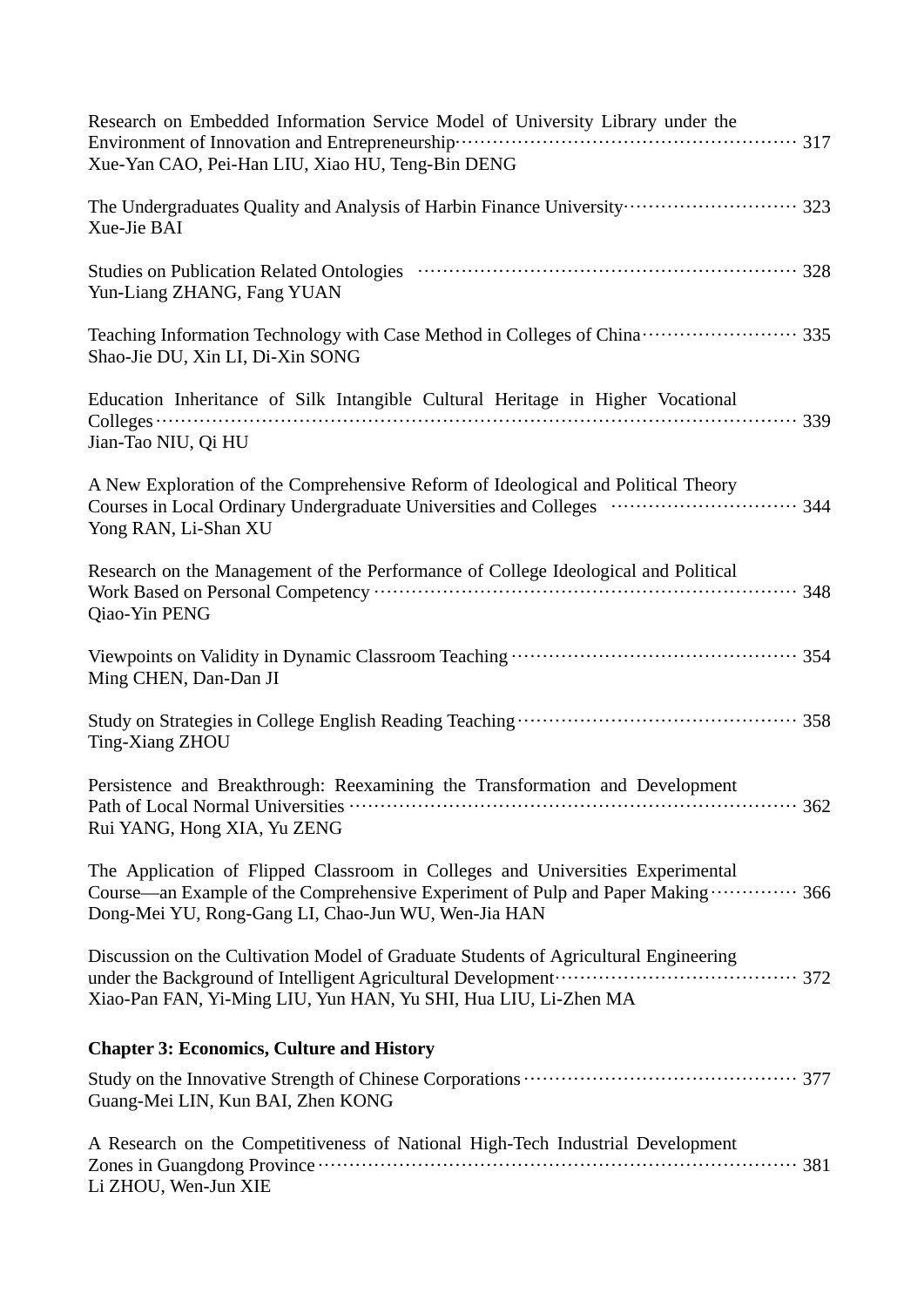| Research on Brand Marketing Strategy Based on Virtual Reality Technology  389<br>Xiao-Jun ZHENG, Yi-Yang CHEN, Xiao-Mei CHENG                                                        |
|--------------------------------------------------------------------------------------------------------------------------------------------------------------------------------------|
| Discussion on Cultivating Intellectual Property Talents of International Trade in China  395<br>Yun WANG, Yong-You YUAN                                                              |
| Evolutionary Game Analysis between Government and E-Commerce Enterprises in<br>Ying-Dong JI, Pei-Qin YANG                                                                            |
| Research on the Relationship between R&D Textual Disclosure and Profitability  405<br>Jin-Feng CHENG, Ji-Xin ZHAO                                                                    |
| Brief Analysis for Beijing Tourism Group Acquisition to Home Inn from Business<br>Li-Ping LI, Wen BAI                                                                                |
| Research on Marketing Strategy Innovation of Provincial Performing Arts Group  417<br>Jin LONG, Run-De LU                                                                            |
| Research on Conflicts of Interest Arising from Third-Party Funding In International<br>Tian-Yu DU                                                                                    |
| Kai QIAN                                                                                                                                                                             |
| Research on Influence Factors of Online Financing for Start-ups Based on<br>"Non-financial Index" Credit Dimension (1990) 2007 (1990) 230<br>Xue-Mei XIE, Kai-Qiang ZHENG, Yi-Ran WU |
| Officials' Turnover, Promotion Incentives and Environmental Quality-Evidence from<br>Ming ZHOU, Li-Ying DENG                                                                         |
| Research on the Construction of Traceability System for E-commerce Agricultural<br>Chao XIE, Hui-Yong GUO, De-Fu HE                                                                  |
| An Empirical Study on the Impact of Technological Innovation on Economic<br>Growth—Taking Shandong Province as an Example ……………………………………………………… 454<br>Jin-Xiu ZHAO                  |
| Meng-Long LI, Yu-Jia REN                                                                                                                                                             |
| Research on Tax System Arrangement under Supply-side Structural Reform  464<br>Ning-Ning FU, Hong-Xia RONG                                                                           |
| New Ideas on the Development of Small and Medium-sized Enterprises in<br>Wen-Bei LI                                                                                                  |